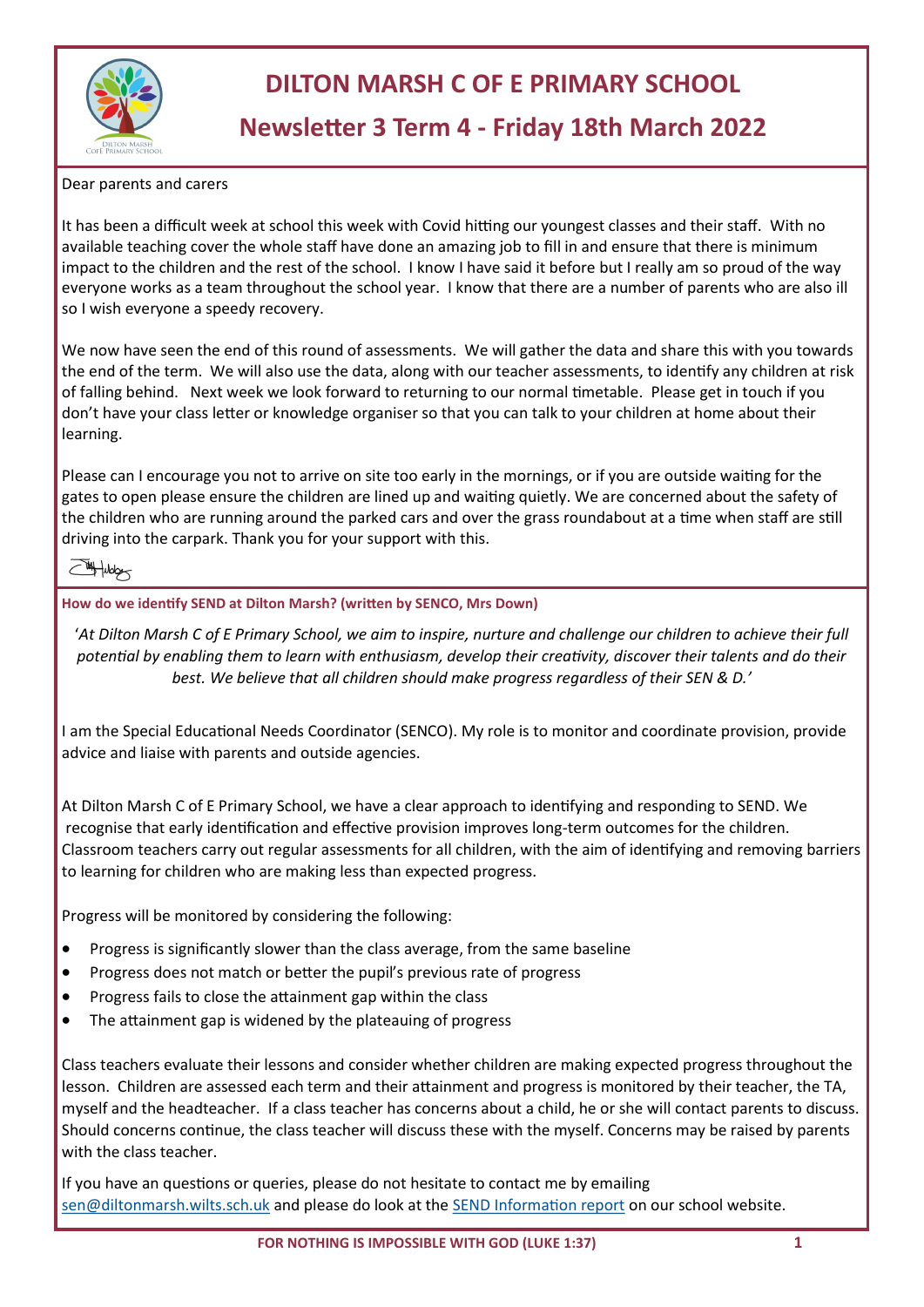#### **Let's celebrate!**

#### *Headteacher's Awards*

Esme (Willow Class) for amazing independent work on perimeter.

#### *Stars of the week:*

| <b>Lime Class</b>     | Lowen for excellent gymnastics remembering how to move like a champion. |
|-----------------------|-------------------------------------------------------------------------|
| <b>Cherry Class</b>   | All of Cherry Class completing their first formal assessments.          |
| <b>Ash Class</b>      | Juno for her thoughtful ideas when we were creating our class prayer.   |
| <b>Willow Class</b>   | James for some fantastic independent writing.                           |
| <b>Chestnut Class</b> | Summer for working her socks off this week!                             |
| <b>Beech Class</b>    | Bella for settling in so well in such a tricky week!                    |
| <b>Oak Class</b>      | Ashton for focus and resilience.                                        |



#### *Dilton's Maths Magicians:*

| <b>Lime Class</b>     | Thomas for using the part whole model to shows different ways to make 10. |
|-----------------------|---------------------------------------------------------------------------|
| <b>Cherry Class</b>   | George for helping the others learn how to read compass directions.       |
| <b>Ash Class</b>      | Robyn for her perseverance and positive attitude to challenges.           |
| <b>Willow Class</b>   | George for excellent work finding the perimeter of shapes.                |
| <b>Chestnut Class</b> | Tallulah for be careful and cautious in maths.                            |
| <b>Beech Class</b>    | Hollie for performing unbelievably well in her assessments!               |
| <b>Oak Class</b>      | Milo for his perseverance in maths this week.                             |
|                       |                                                                           |

#### **House Points**

| <b>Hawk</b> | <b>Kestrel</b> | <b>Falcon</b> | <b>Merlin</b> |
|-------------|----------------|---------------|---------------|
| 48          | 46             | 53            |               |

#### **Congratulations to the following children:**

- Robyn in Ash Class and Bobby in Willow Class for both successfully completing their 10 metres swimming assessment.
- Susie in Lime Class for completing her Stage one swimming badge.